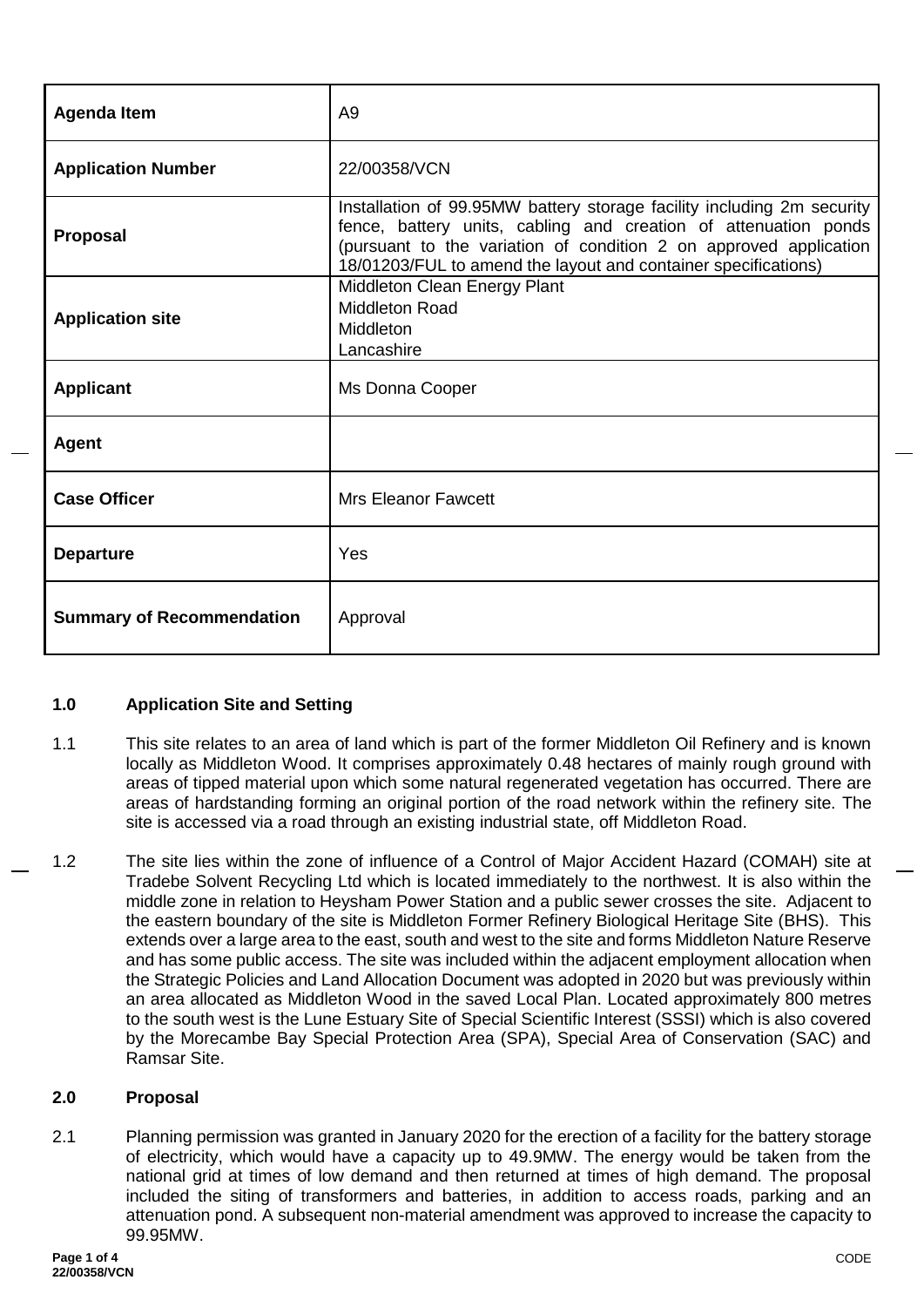- 2.2 The current application seeks to vary conditions on the original permission to vary the layout and type of battery unit. The battery storage units are still proposed to be arranged in three rows, separated by access roads, with a reed bed and attenuation pond at the southern end of the site. However, each row is proposed to have 10 units rather than 7 and these are smaller than previously approved. There is also a reduction in the amount of associated equipment. The extent of the site remains the same as does the height and positioning of the boundary fencing.
- 2.3 The applicant has confirmed that the reason for the proposed changes are due to developments in the large scale energy storage market, with more advanced and higher capacity equipment becoming available all the time. There was some concern that the development relied on land outside the site to deliver some of the associated infrastructure. However, the applicant has confirmed that the scheme can be developed in isolation and operated independently of any future applications as it is possible to connect the scheme to the grid with any additional required infrastructure being provided by the District Network Operator. It is, however, more cost effective to operate the consented project in tandem with the proposed second phase to the south, part of which would consist of an independent substation. It is the applicant's intention to proceed with this second phase and it is anticipated that a planning application for this will be submitted before the summer.

## **3.0 Site History**

3.1 A number of relevant applications relating to this site have previously been received by the Local Planning Authority. These include:

| <b>Application Number</b> | <b>Proposal</b>                                                                                                                               | <b>Decision</b>  |
|---------------------------|-----------------------------------------------------------------------------------------------------------------------------------------------|------------------|
| 21/01534/NMA              | Non material amendment to planning permission<br>18/01203/FUL for rearrangement of battery storage                                            | Withdrawn        |
|                           | containers                                                                                                                                    |                  |
| 21/00735/NMA              | Non material amendment to planning permission<br>18/01203/FUL to change the maximum output from<br>49.9MW to 99.95MW                          | Approved         |
| 18/01203/FUL              | Installation of a 49.9MW battery storage facility including<br>2m security fence, battery units, cabling and creation of<br>attenuation ponds | Approved         |
| 14/01117/FUL              | Erection of a 47.5mw gas fired power station and<br>associated works                                                                          | Approved         |
| 95/01352/DPA              | Change of use from derelict Shell/ICI works to Middleton<br><b>Community Wood</b>                                                             | Granted 1/4/1996 |

#### **4.0 Consultation Responses**

4.1 The following responses have been received from statutory and internal consultees:

| <b>Consultee</b>               | <b>Response</b>                                                                      |
|--------------------------------|--------------------------------------------------------------------------------------|
| Parish Council                 | No comments received.                                                                |
| <b>Environmental Health</b>    | No comments received.                                                                |
| <b>County Highways</b>         | No objections.                                                                       |
| Natural England                | No comments to make.                                                                 |
| Lancashire<br>Wildlife         | No comments received.                                                                |
| <b>Trust</b>                   |                                                                                      |
| <b>Emergency Planning</b>      | No comments received.                                                                |
| of<br>Office<br><b>Nuclear</b> | No objection subject to the developer liaising with EDF Energy Nuclear Generation    |
| Regulation                     | Limited in relation to the potential external hazards the proposed development poses |
|                                | to Heysham 1 and Heysham 2 and vice versa.                                           |

4.2 No responses have been received from members of the public: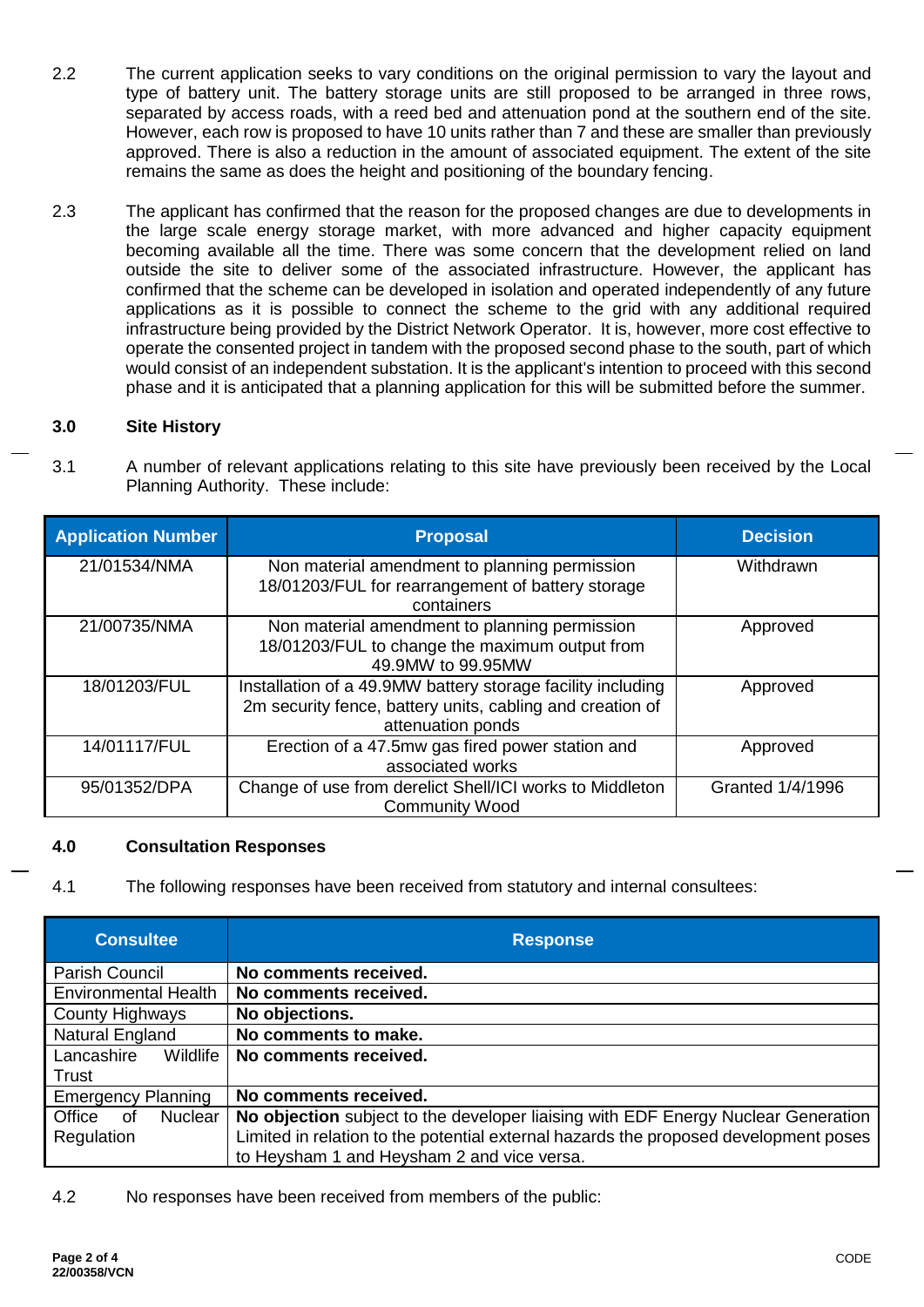## **5.0 Analysis**

- 5.1 The principle of the development has already been established through the granting of the previous planning permission. This application just seeks to vary condition 2 of that permission, which relates to the approved plans. As such the key considerations in the assessment of this application are:
	- Ecological Implications
	- Highway Implications
	- Design, landscape and visual impact
	- Impacts in relation to nearby hazardous installations
- 5.2 **Ecological Implications** (NPPF paragraphs 174 and 179-182 (Habitats and biodiversity); Strategic Policies and Land Allocations (SPLA) DPD policies SP8 (Protecting the Natural Environment) and EN7 (Environmentally Important Areas); Development Management (DM) DPD policies DM43 (Green Infrastructure) and DM44 (Protection and Enhancement of Biodiversity)
- 5.2.1 The site is located approximately 800 metres to the northeast of the Lune Estuary Site of Special Scientific Interest (SSSI) which is also covered by the Morecambe Bay Special Protection Area (SPA), Special Area of Conservation (SAC) and Ramsar Site. Natural England previously advised that the development would not have significant impacts on these protected sites. Given that the proposed infrastructure will be located in a similar position to the previous approval, it is considered that the development would not have significant impacts on the designated sites.
- 5.2.2 The main part of the site lies adjacent to the Middleton Former Refinery Biological Heritage Site (BHS) with the proposed electricity cable route extending through this. This is also a nature reserve which is managed by the Lancashire Wildlife Trust (LWT). Both the application site and the BHS are known to support Great Crested Newts, which are a European Protected Species. To mitigate the loss of habitat, the original permission included a condition requiring the developer to enter into an obligation to provide a financial contribution to improve habitat for newts within the nature reserve. The permission also included a condition requiring a Construction and Environmental Management Plan to be submitted and approved prior to the commencement of development. The application does not seek to vary or remove these conditions and it is considered that the proposed changes to the scheme would not have a greater impact on ecology than was previously considered. When assessing the original application it was considered that the proposal would not have a significant impact on biodiversity, subject to appropriate mitigation as detailed above, and should ensure that the favourable conservation status of newts would be maintained.
- 5.3 **Highway Implications** (NPPF paragraphs 104-109 (Promoting Sustainable Transport);, Development Management (DM) DPD policy DM60: (Enhancing Accessibility and Transport Linkages)
- 5.3.1 The proposed development will utilise an existing privately maintained access road through the adjacent industrial estate, off Middleton Road. Adjacent to the site there is an existing road, which served the former refinery site, and this will provide access to the site. There are no changes proposed to the access to the site as part of this application and it is considered that there would not be a detrimental impact to highway safety.
- 5.4 **Design, landscape and visual impact** (NPPF: paragraphs 126-136 (Achieving Well-Designed Places), paragraphs 170 and 172 -177 (Conserving and Enhancing the Natural Environment); Development Management (DM) DPD policies DM29 (Key Design Principles) and DM46 (Development and Landscape Impact)
- 5.4.1 The battery containers and associated infrastructure will occupy a similar area to the original permission (approximately 4000 sq.m) and will still be relatively low, with a maximum height of approximately 3.4 metres, slightly lower than originally approved. More units are proposed, however these will be smaller. Given the height of the structures and the proximity to the existing industrial development, it is considered that the proposal will not have a detrimental impact on the landscape or the amenity of the area in general.